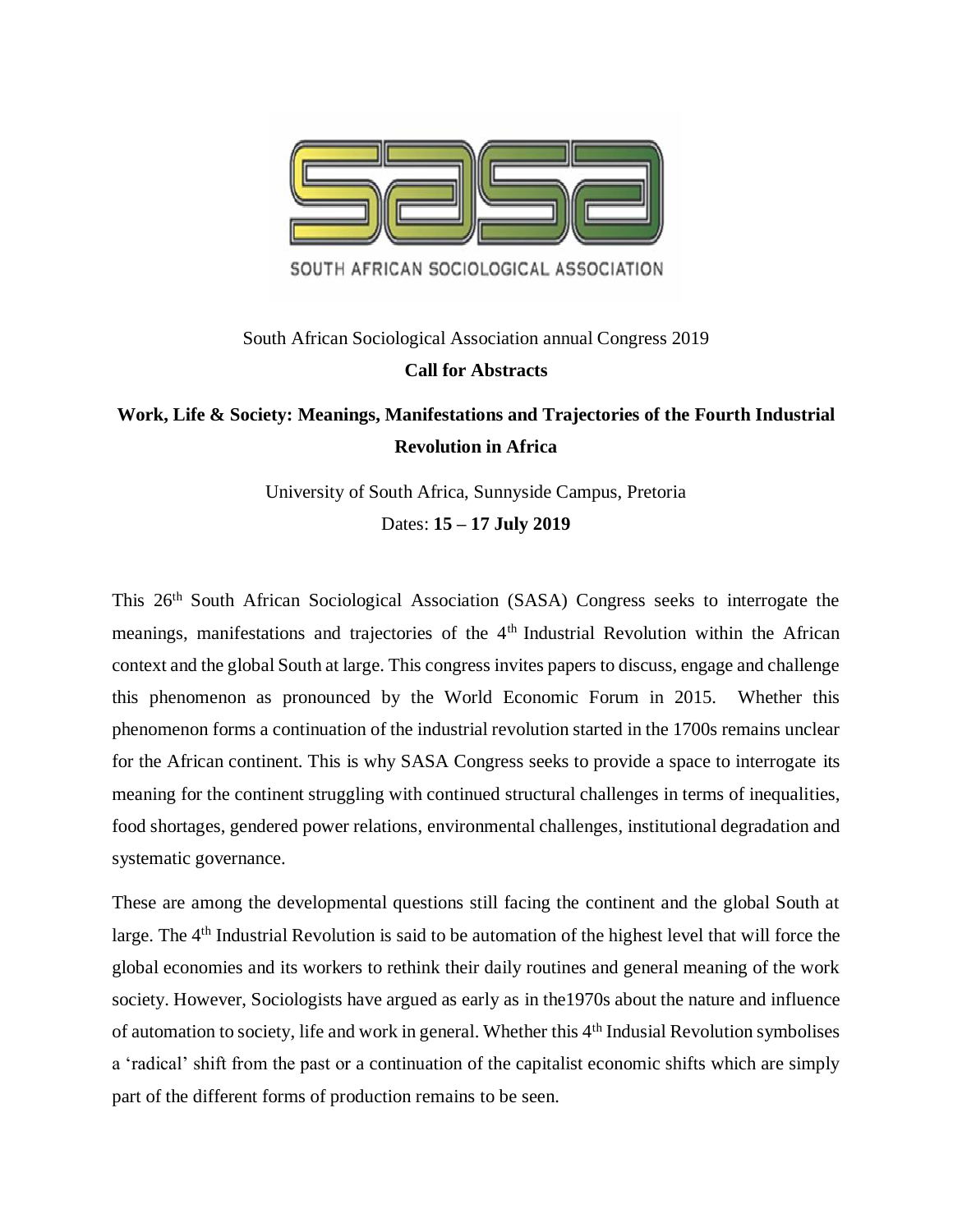This 26<sup>th</sup> SASA Congress aims to unearth and interrogate the meanings, manifestations and trajectories of the 4th Industrial Revolution within a global environment plagued by high income inequalities, growing workless population, environmental challenges, higher education curriculum changes, heightened gender violence and global political extremism. It seems that the challenge for Sociology today is to review and imagine a society that is 'non-human centred' as once articulated by Manual Castells. If indeed we are heading towards a non-human centred life, what does this mean for the future post-human society? What sort of power relations should be guiding this kind of society? In the highly automated world, how should power be occupied and defined? Does the 4<sup>th</sup> Industrial Revolution symbolise a real revolution or just continuation of the technological progression that contributes to social change? Or, does this mean we need to redefine and rethink how we conceptualise progress and time? What could be the role of trade unions in this fast-paced changing society? Is this part of capitalist exploitation of workers, the poor, women, and the environment? And what will this mean for global South emerging power blocs such as BRICs?

#### **Themes for the congress include, but not limited to:**

- Technological Histories in Africa
- Land, Labour and Women
- Information Technologies, Social Media, and Citizen Journalism
- The Future of Work in Society
- Skills and Human Development of the Future
- Global Inequalities and the Digital Divide
- Children, Family and Genetics
- Youth, Politics and Entrepreneurship
- Food, Social policy and Governance
- Education, Science and Industrial Development
- Indigenous Knowledge Systems and Technological Futures
- Social Movements and Digital Technologies
- Digital Storytelling and Creative Methodologies